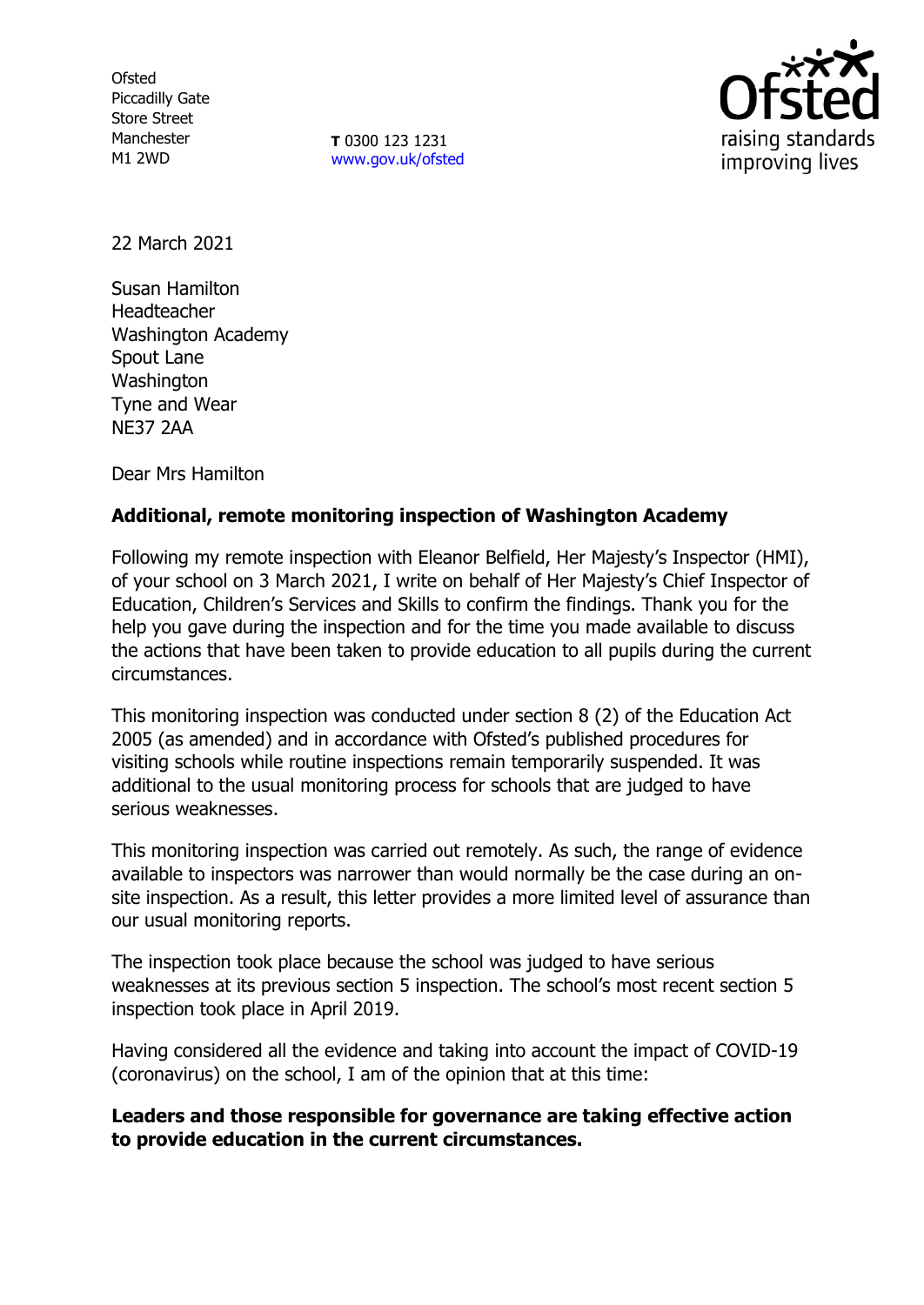

Leaders and those responsible for governance should take further action to:

 $\blacksquare$  ensure that the staff involved in supporting the very weakest readers are trained in a single system of phonics, and that it is this system which is used consistently to help pupils in the early stages of reading.

## **Context**

- Since the previous section 5 inspection, you have appointed two senior leaders, including a very recently appointed special educational needs coordinator (SENCo). Four trust-appointed governors and three staff/parent governors joined the governing body. A new chief executive officer of the trust was appointed.
- At some point during the autumn term 2020, almost 90% of pupils had to be educated remotely. During this period, Year 10 had a higher rate of COVID-19-related absence than other year groups.
- At the time of this inspection, around 10% of pupils were being educated on site. Just over 50% of vulnerable pupils and around 75% of pupils with an education, health and care plan were being educated on site.
- At the time of this inspection, a very small proportion of staff were absent for COVID-19-related reasons. Leaders are managing staff absence mainly through a combination of internal cover arrangements and staff working from home.

## **Main findings**

- $\blacksquare$  Prior to the onset of the pandemic, you had completed a process of returning to a three-year key stage 3 and a two-year key stage 4. With the support of the trust, subject leaders had written five-year programmes of study, based on the national curriculum. As such, you were in a strong position to consider how your curriculum could be adapted for your remote learning curriculum. You have made appropriate decisions about how to amend the order in which some topics are taught, such as in practical subjects, where pupils' access to equipment and materials at home is restricted by COVID-19 limitations. Year 11 pupils are all following the same courses as at the start of Year 10.
- You are largely following the 'normal' timetable for key stage 4 pupils, with the same number of daily 'live' lessons in the same timetabled subjects. At key stage 3, there is more of a 'blended' approach, with a combination of remote live lessons and recorded lessons. We saw some effective practice in the remote provision, such as the harnessing of technology to provide timely feedback to pupils about their work. Teachers make effective use of support plans to help pupils with special educational needs and/or disabilities (SEND).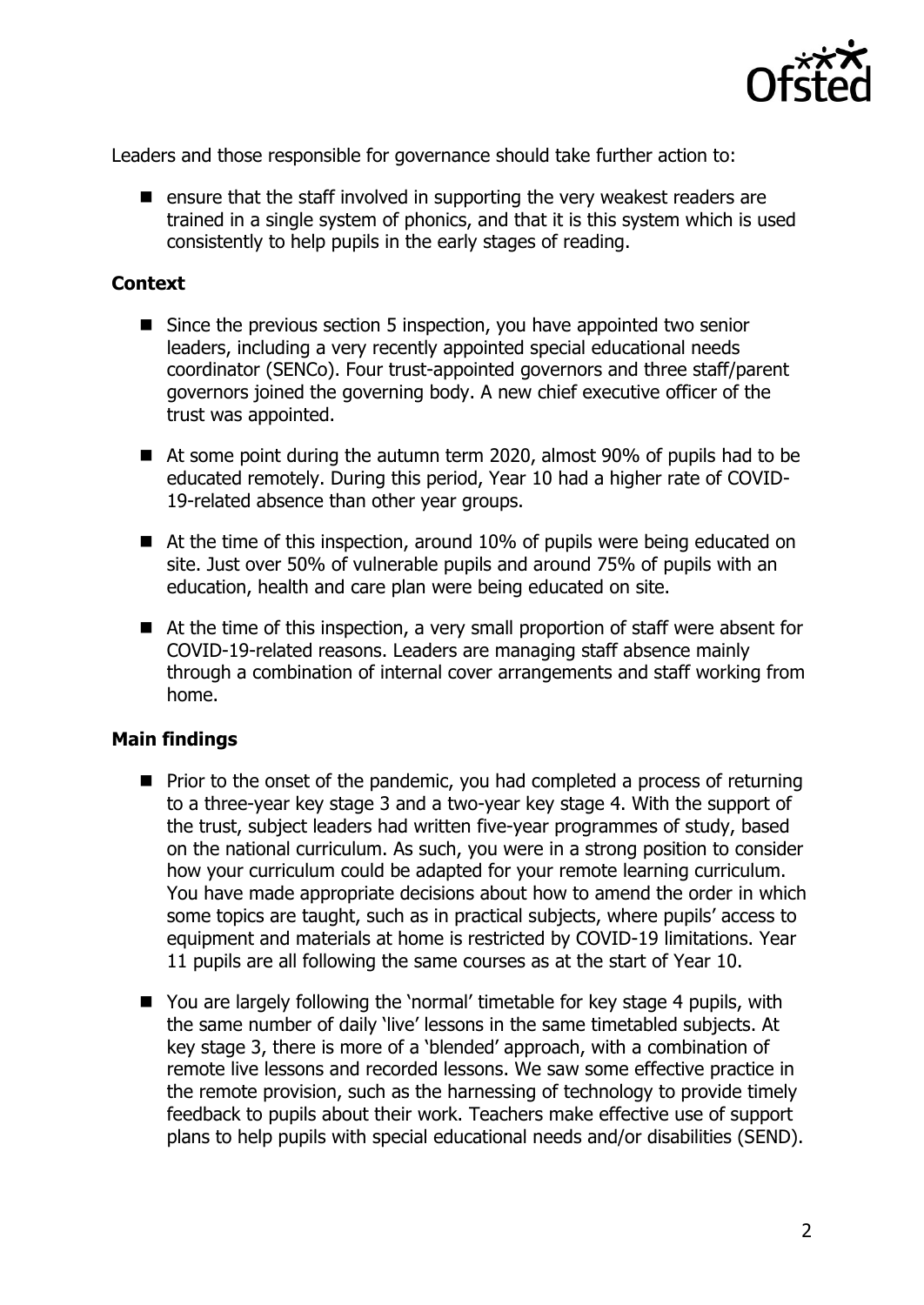

- Most pupils with SEND who attend the resource provision for moderate learning difficulties are attending on site. They are receiving the same support as pre-national lockdown. You are in communication with, and are supporting, the few pupils from the resource provision, and vulnerable pupils, who are not attending on site.
- Leaders have continued to provide support for those pupils with SEND who need extra help with their reading. This takes various forms, including small groups and one-to-one support. Under the leadership of the newly appointed SENCo, the reading support programme is a work in progress. Leaders are aware that the very weakest readers need support with their decoding of words through a phonics-based approach. Currently, though, staff expertise in this area is inconsistent and limited, and so the support for the weakest readers, while ambitious and well-intentioned, is less effective than it needs to be.
- At the time of the inspection, a very small number of respondents to Ofsted's questionnaires expressed concerns about leaders' handling of instances of potential bullying. We discussed these few concerns with you and other leaders, including those of the trust. Leaders have acted purposefully to make sure that the remote learning environment, whether accessed from home or on site, is a safe space for pupils to be. Leaders monitor pupils' comments in the 'chat' area of the school's chosen online teaching area and take action should pupils fall short of the expected standard of conduct. Leaders have rightly identified that they can do more to enable pupils to report any concerns should they be worried, such as about bullying, by the introduction of a reporting app, due to be launched with pupils shortly.
- Those with responsibility for governance are taking effective action to hold leaders to account for the provision of education in the current circumstances. Governors have received appropriate training from the trust to assist them in how to support and challenge leaders. Consequently, when attending 'school improvement group' meetings with leaders, they challenge leaders to provide evidence of the effectiveness of the school's curriculum during the current period of national lockdown.
- $\blacksquare$  The trust is providing effective support and challenge to leaders in the provision of education in the current circumstances. Trust leaders are ensuring that school leaders are maintaining a 'business as usual' approach as much as is practicable and reasonable given the restrictions posed by COVID-19. The trust has taken sensible steps to assure itself that leaders' plans are being effective, by arranging for external partners to monitor and evaluate the impact of leaders' actions. As a result, trust leaders have a strong grasp on how best to support and challenge school leaders.